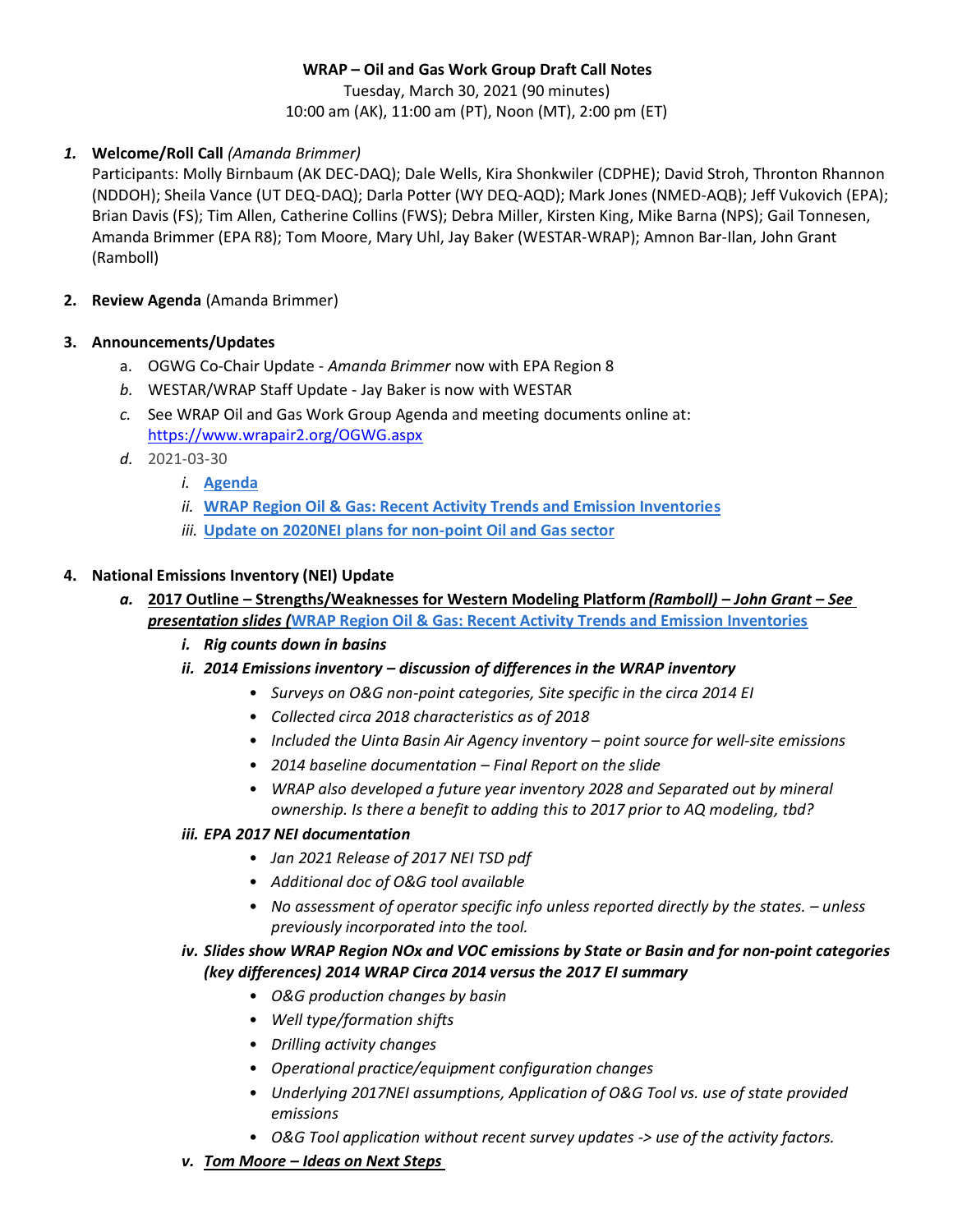- *Assess potential improvements of 2017 NEI for air quality modeling*
- *Add mineral ownership detail to 2017 inventory?*
- *Update 2017 emissions with WRAP OGWG survey results?*
	- *Survey applicable.*
- *Evaluation of the EPA O&G Tool for select Western Basins?*
	- *Assess data inputs,*
	- *how/where to get better inputs*
	- *potential sharing WRAP OGWG survey data with EPA for the O&G Tool*
- *Conduct additional targeted surveys, and integrate into inventory prior to air quality modeling Equipment configurations and operational characteristics*
	- *Control prevalence/type*
	- *Engine age*
	- *Gas composition profiles*
- *Scope out additional potential analyses to assess the need for improvements in specific basins*
	- *Evaluate model performance/conduct sensitivity analyses (inventory improvements could come first, then model performance evaluation; would need RTOWG involvement)*
	- *Review of potential basin-specific implications of the most recent scientific publications*
	- Comparison of satellite-derived NOx and/or methane to emission inventory
- 2017 active year with drilling and production. If doing a projection from 2017 would want to account for the changes. More surveys to find info in 2021. Scope out doing analysis with the Model.
- A number of potential next steps including annual status of oil and gas programs.
- *vi. Molly in Alaska concerned whether the NEIs incorporate correctly data from the EPA Oil and Gas Tool.*
	- Depends on what a State chooses to do. Some states 100% point and non-point some in *between*
	- *Tool could help to fill in the gaps. National Tool Settings need to be checked but it is an estimate at best.*
	- *Curious if there are any add-ons to their state from 2014-2017 NEI O&G tool. Look at it by State – accuracy by equipment types. Alaska is different than the lower 48 states.*
	- *EPA could interact with individual states about the tool.*
	- *Look at Equipment factors --- to make sure applicable to the states and check accuracy for Western Regional applications.*
	- *WESTAR could help States and EPA could help us on the Tool.*

*vii. State of Wyoming discussed ongoing concerns with using the tool.* 

- *Serious concern for state resource consumption and use of the tool.*
- *Emphasis on communications with each state on EI's.*

### *b.* **2020 NEI Development Plan** *(Jeff Vukovich, EPA) – slides* **[Update on 2020NEI plans for non-point Oil and](https://www.wrapair2.org/pdf/NEI_update_WRAP_OGWG_21Mar30.pdf)  [Gas sector](https://www.wrapair2.org/pdf/NEI_update_WRAP_OGWG_21Mar30.pdf)**

- *i. 2018 – 2019 work – 2020 Oil and Gas Inventory*
	- *Right now idea of doing annual oil and gas NEI estimates in academic. If used for planning then would bring that up in separate exercise to get Western States involved.*
	- *Amanda Brimmer - 2017 Year important --- Base-year inventory. NEI years line up with the Standards.*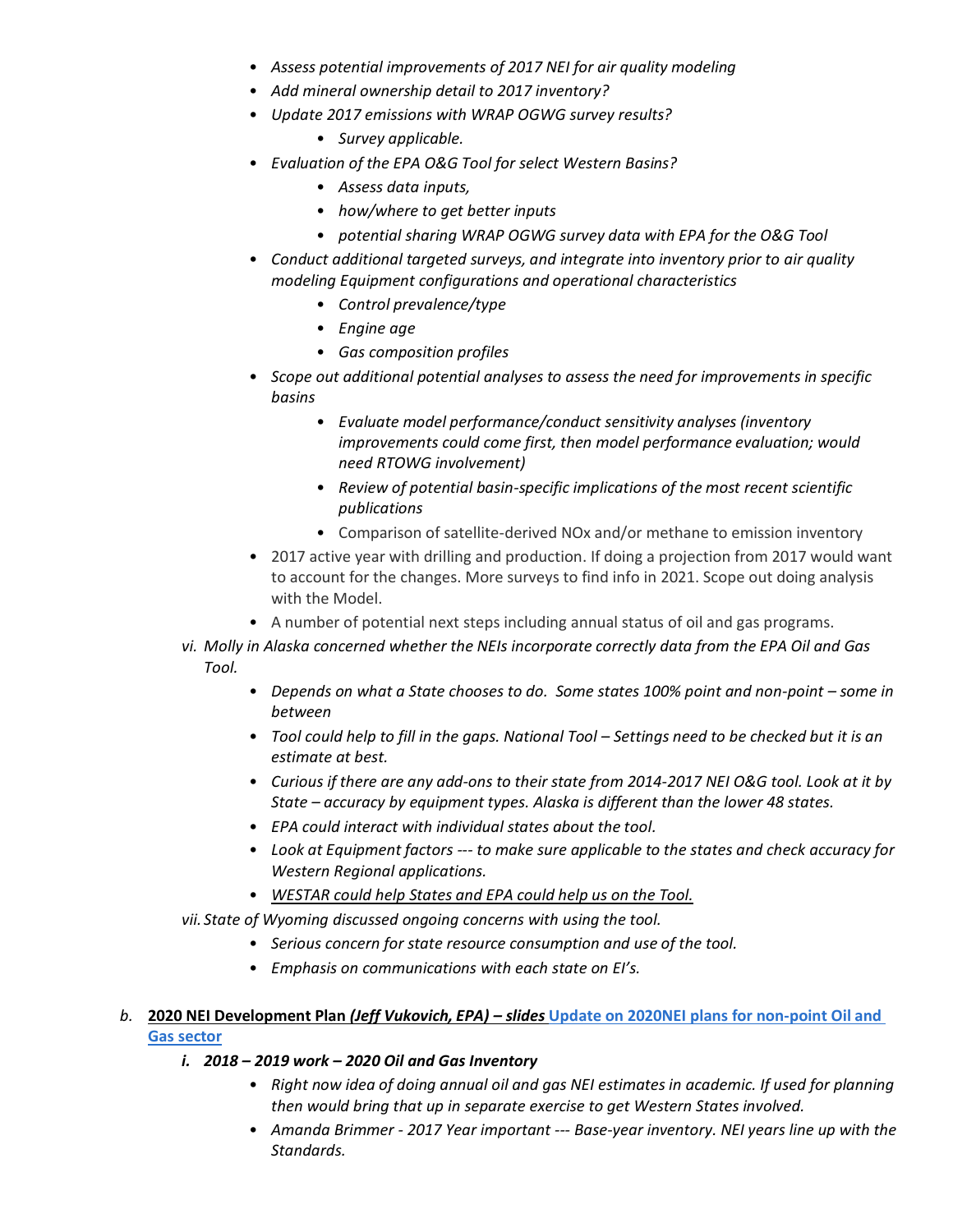#### *ii.* **Next couple quarters NEI plans**

- *Abandoned well emissions estimates*
- *Gap-filling from the GHG Reporting program*
- *Downloading activity data later this summer*
	- *Capture efficiency for tanks. Always working on that.*
- *Develop a white paper on Tanks- may not make it in the 2020 NEI*
- *Tribal data integration challenges.*
	- *CO does work with SUIT.*
	- *Tool to do the separation*

#### *iii. Survey data*

- *If available ---- would work with us on that*
- *April, May, June and on. Update the National Work Group on these things*
- *National Oil and Gas Committee*
- *Target the right people for participation and synergy with WRAP oil and gas work group.*

### *iv. Tom Moore, WRAP suggestions*

- *Characterize Point sources versus non-point sources on a state to state basis*
	- *Differs in states*
	- *Some internally linked definition in the NEI EIS process and see that their point sources are defined.*
	- *Tool would only potentially apply to the remainder of sources not accounted for already. Important not to double count.*
- *Work on differentiation and accounting of Tribal sources*
	- *Not under the control of the states.*
	- *Specifically tracked in the NEI (FIPS)*
	- *Southern Ute tribe – can separate the two.*
	- *Non-point tribal don't always have gridding surrogates for the air quality modeling exercise.*
- *Late 2016 was OAQPS moving in the Info Collection request for Oil and Gas Sources; changed with the Trump admin.*
	- *Could be a way to collect info directly from operators*
	- *Our WESTAR-WRAP members could design info to collect.*
	- Probably not time to fit into the 2020 inventory effort maybe the world after *2020.*
- *5.* **Track Oil & Gas Sector and Keep Up To Date** *(Amanda Brimmer)* Agency Roundtable: State, Local, Tribal:

Initiatives/Rulemaking/Legislative changes or Regional Haze and/or Ozone SIP-related analyses related to Oil & Gas

#### *a.* **Alaska,**

*i.* WEP analysis – a lot of the emissions from Denali Cook inlet basin. Interesting. For NEI what can do for this year. Molly, survey – too detailed. Wants to address oil and gas tool issues. Send to O&G operators in the state.

# *b.* **Colorado**

- *i.* Try to get existing source pneumatics have zero emissions this year
- *c.* **New Mexico** (Mark Jones)
	- *i.* Legislative Session has ended in NM last week
	- *ii.* A few different environmental initiatives were passed
	- *iii.* NM is still following through on the Governor's Climate Change Action Initiatives.
	- *iv.* Methane reductions from Oil and Gas and beginning work on a Clean Cars Rule.
	- *v.* A 2020 Climate Change report is on our main NMED webpage.
	- *vi.* Part of the NM's Methane Reduction Strategy is to implement an **Ozone Precursor Rule for NM**.